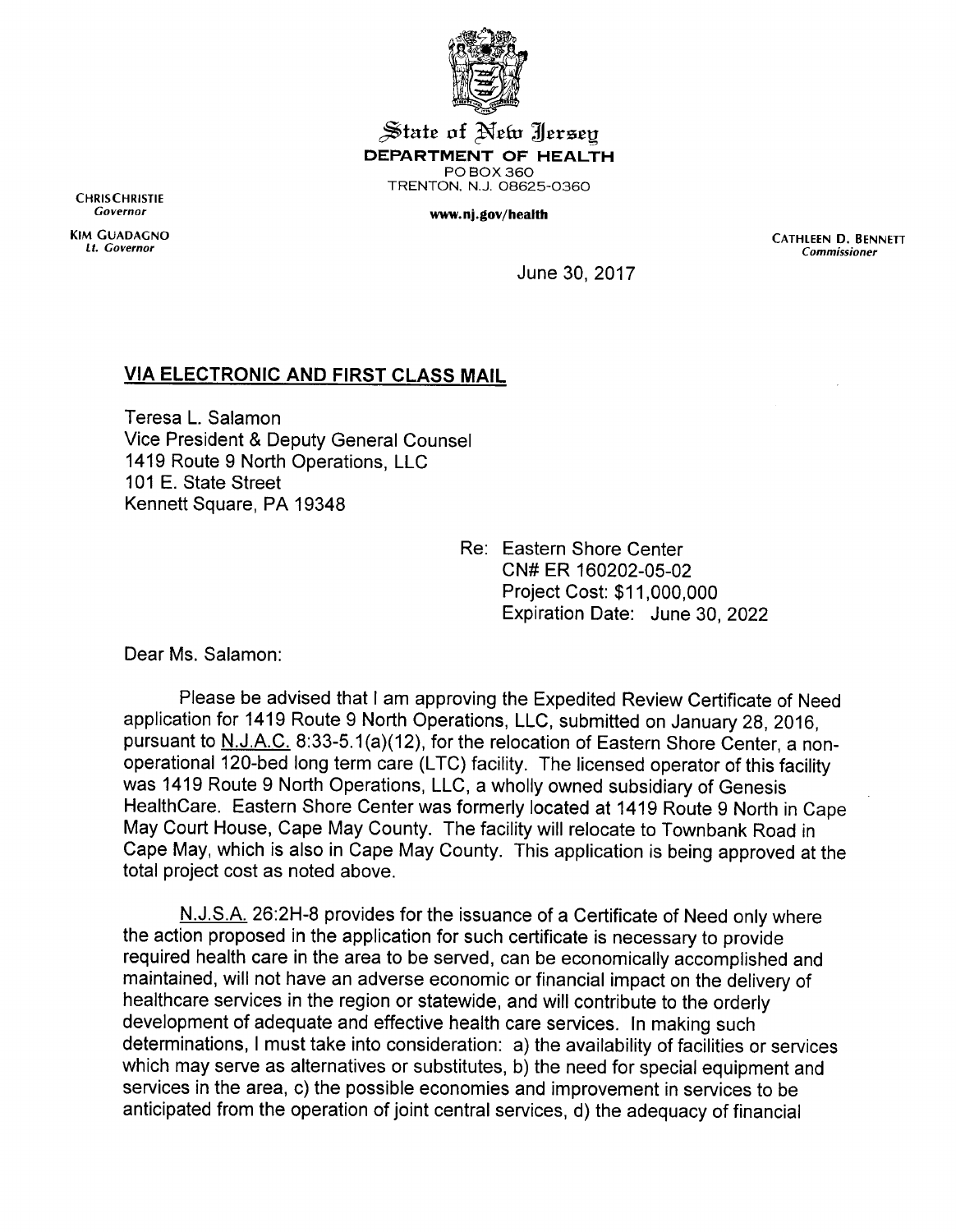Teresa L. Salamon Eastern Shore Center CN#ER 160202-05-02 Page 2

resources and sources of present and future revenues, e) the availability of sufficient manpower in the several professional disciplines, and f) such other factors as may be established by regulation.

As to the aforementioned specifics of this application, I note that in identifying those services that are subject to expedited review, the Department of Health (Department) chose services that would have a minimal impact on the health care system as a whole and, therefore, for which a statistical bed need methodologywould not be necessary. The services proposed in this application are subject to expedited review pursuant to  $N.J.A.C.$  8:33-5.1(a)(12) and, therefore, a statistical bed need methodology is not required. I believe that the criterion regarding the availability of facilities or services which may serve as alternatives or substitutes is not applicable inasmuch as the services in this application will have a minimal impact on the health care system as a whole. The need for sufficient special equipment and services in the area does not apply as this application is for general long term care beds which do not require any special equipment or staff. The facility will realize economies of scale from the operation of joint central services as it is one of several healthcare facilities in New Jersey with common ownership. I believe that this project can be economically accomplished and maintained as the applicant projects a positive net income by the end of the first year of operation. I also note that while additional professional staff will be required to accommodate the implementation of these beds, I am confident that there is sufficient professional staff available in the area to meet those staffing needs.

Finally, I have taken into consideration the applicable regulations for the services subject to expedited review (i.e., N.J.A.C. 8:33-5.3 and 8:33H-1.16). I find that 1419 Route 9 North Operations, LLC, the proposed licensed operator, has provided an appropriate project description, which includes information as to the total project cost, operating costs and revenues, services affected, equipment involved, source of funds, utilization statistics, and justification for the proposed project (N.J.A.C. 8:33-5.3(a)(1)); assurance that all residents of the area, particularly the medically underserved, will have access to services  $(N_{1}J_{2}AC. 8.33-5.3(a)(2))$ ; and documentation that it will meet appropriate licensing and construction standards (N.J.A.C. 8:33-5.3(a)(3)(i)). In addition, the owners of Eastern Shore Center demonstrated a track record of substantial compliance with the Department's licensing standards (N.J.A.C. 8:33-5.3(a)(3)(ii)).

Please be advised that this approval is limited to the application as presented and reviewed. The application, related correspondence and any completeness questions and responses are incorporated and made a part of this approval. An additional review by the Department may be necessary if there is any change in scope, as defined at N.J.A.C. 8:33-3.9. However, a change in cost of an approved Certificate of Need is exempt from further review subject to the following:

1. The applicant shall file a signed certification as to the final total project cost expended for the project at the time of the application for licensure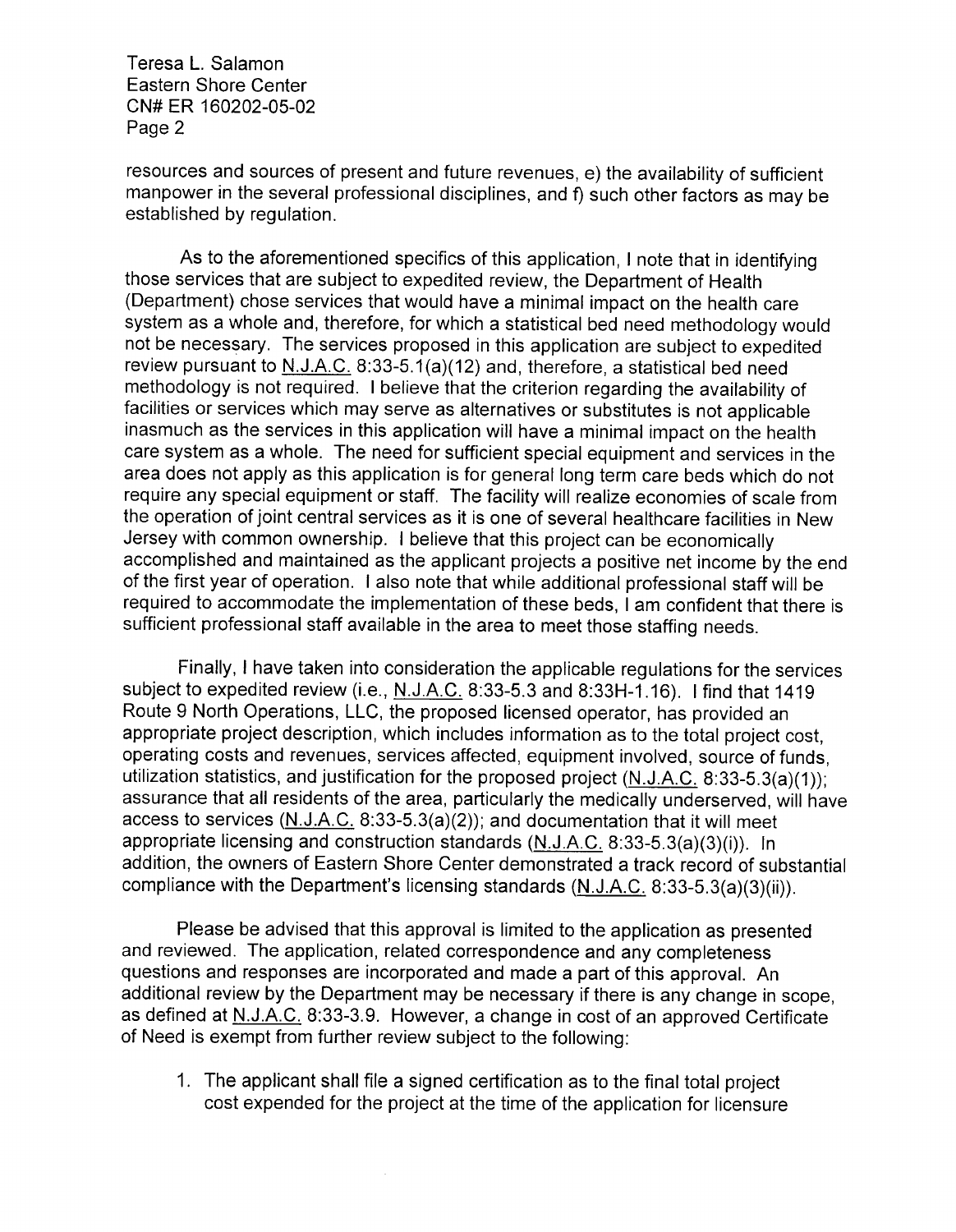Teresa L. Salamon Eastern Shore Center CN#ER 160202-05-02 Page 3

> for the beds/services with the Certificate of Need and Healthcare Facility Licensure Program.

- 2. Where the actual total project cost exceeds the Certificate of Need approved total project cost and is greater than \$1,000,000, the applicant shall remit the additional Certificate of Need application fee due to the Certificate of Need and Healthcare Facility Licensure Program. The required additional fee shall be 0.25 percent of the total project cost in excess of the Certificate of Need approved total project cost.
- 3. The Department will not issue a license for beds/services until the additional fee is remitted in full.

Approval of this application is conditioned upon the applicant's compliance with the following:

Approval of the relocation of the 120 beds, formerly at 1419 Route 9 North in Cape May Court House, is subject to Eastern Shore Center satisfying the Medicaid-eligible resident utilization requirement of N.J.A.C. 8:33H-1.15(a), or a higher standard that was imposed in a previous certificate of need approval, for the beds being relocated.

The Department, in approving this application, has relied solely on the facts and information presented to us. The Department offers no opinion as to whether the facility's proposed ownership or business organization is in compliance with the Codey Act, Board of Medical Examiners administrative rules and federal anti-referral (Stark) and federal anti-kickback laws. We have not undertaken an independent investigation of such information. If material facts have not been disclosed or have been misrepresented as part of this application, the Department may take appropriate administrative regulatory action to rescind the approval or refer the matter to the Office of the Attorney General.

Any approval granted by this Department relates to Certificate of Need and/or licensing requirements and does not imply acceptance by a reimbursing entity. This letter is also not intended as an approval of any arrangement affecting reimbursement or any remuneration involving claims for health care services. This approval is not intended to preempt in any way any municipality's authority to regulate land use within its borders and shall not be used by you to represent that the Department has made any such findings or determinations relative to the use of any specific property. Please be advised that services may not commence until such time as a license has been issued by the Certificate of Need and Healthcare Facility Licensure Program.